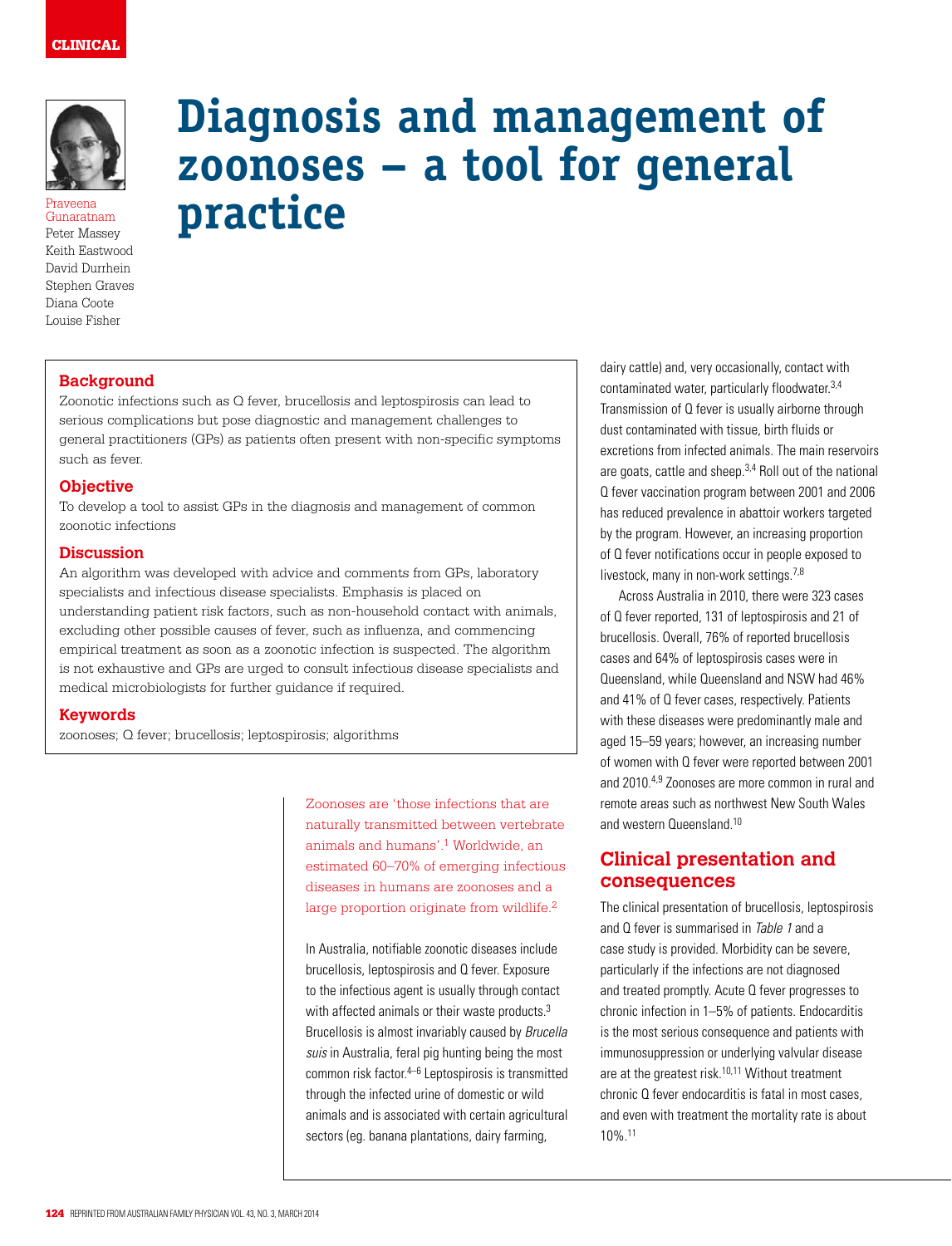Endocarditis is also a complication of brucellosis, whereas leptospirosis progresses to serious disease such as Weil's syndrome or meningitis in 5–15% of patients.<sup>14,15</sup> Leptospirosis can also occasionally be fatal. Patients with zoonotic infections can suffer from chronic fatigue-like illness which lasts for months (leptospirosis) or years (Q fever).<sup>12,15,16</sup> Similarly, patients with brucellosis can continue to experience symptoms for extended periods.<sup>16</sup>

These diseases can also have serious social and economic impacts. A study in northern Australia found that between 1996 and 2009 almost two-thirds of patients with brucellosis had to take more than 1 month off work.<sup>6</sup> Manifestations such as post-Q fever chronic fatigue have also been documented, but their exact pathogenesis is unknown.17

# **Development of a GP-based algorithm tool for diagnosis and management of zoonoses**

Hunter New England Health (HNEH) and a group of GPs in rural NSW who regularly collaborate with HNEH and have an interest in zoonoses, undertook to develop an algorithm tool to assist with diagnosing and treating Q fever, brucellosis and leptospirosis. There were four stages to the development of the tool. First, a literature review was carried out to understand risk factors, clinical presentation, complications, diagnosis and treatment protocols. Second, semi-structured interviews were conducted with five rural GPs who were known to have an interest in zoonotic diseases, and information was analysed using the thematic analysis approach.19 Third, laboratory and infectious disease specialists were consulted regarding alternative diagnoses associated with non-specific presentations that could include zoonoses, and appropriate pathology tests. They were also consulted on laboratory and other direct costs associated with parallel as opposed to serial testing. Finally, a late draft of the algorithm was used to obtain feedback from GPs and infectious disease physicians regarding the application of the tool and possible areas for improvement.

# **A zoonoses algorithm**

The algorithm (*Figure 1*) for the diagnosis and management of common zoonoses has

| Table 1. Clinical presentation of brucellosis, leptospirosis and Q fever <sup>4,24</sup> |                                                                                                                                                                                                                                                                                                                                                                                                                                                                                                                                                                                                                                                                                                                                                                                                                                                               |
|------------------------------------------------------------------------------------------|---------------------------------------------------------------------------------------------------------------------------------------------------------------------------------------------------------------------------------------------------------------------------------------------------------------------------------------------------------------------------------------------------------------------------------------------------------------------------------------------------------------------------------------------------------------------------------------------------------------------------------------------------------------------------------------------------------------------------------------------------------------------------------------------------------------------------------------------------------------|
| <b>Disease</b>                                                                           | <b>Clinical presentation</b>                                                                                                                                                                                                                                                                                                                                                                                                                                                                                                                                                                                                                                                                                                                                                                                                                                  |
| <b>Brucellosis</b>                                                                       | • Typically begins with acute non-specific symptoms. These may<br>include fever, headache, weakness, profuse sweating, chills,<br>weight loss, joint pain, muscle pain and generalised aches.<br>• Inflammation of the liver or spleen, or gastrointestinal or<br>respiratory signs may occur. In men, the testicles and epididymis<br>may become inflamed. Suppurative infections of organs,<br>osteoarticular complications and neurobrucellosis may also occur.<br>• Typically symptoms last for 2–4 weeks and are followed by<br>spontaneous recovery. Some infected people may develop an<br>intermittent fever, known as 'undulant fever', and other symptoms<br>that fluctuate at 2-14 day intervals. Occasionally symptoms last for<br>a year or more, patients may become chronically ill and symptoms<br>may recur even after successful treatment. |
| Leptospirosis                                                                            | • The usual clinical presentation is fever, chills, headache, severe<br>myalgia (particularly of the calves, thighs and lumbar region) and<br>conjunctival suffusion. Severity varies with the infecting serovar.<br>About 5-15% of cases progress to severe disease:<br>- Weil's disease (jaundice, renal failure, haemorrhage and<br>myocarditis)<br>- Meningitis and meningoencephalitis<br>- Pulmonary haemorrhage and acute respiratory distress<br>syndrome.<br>• The case fatality rate increases with increasing age and<br>comorbidities.                                                                                                                                                                                                                                                                                                            |
| Q Fever                                                                                  | • Clinical presentation is highly variable. It is estimated that 50-60%<br>of cases are asymptomatic. Acute cases may present with fever,<br>sweating and chills, severe headache, myalgia and arthralgia,<br>extreme fatigue, weakness and malaise. Clinical syndromes<br>associated with acute Q fever include pneumonia, hepatitis,<br>osteomyelitis and meningitis or encephalitis.<br>• Chronic Q fever, defined as an infection lasting more than $6$<br>months, is estimated to occur in 1-5% of those infected. Chronic<br>Q fever presents most commonly as endocarditis or hepatitis<br>and can occur up to 2 years after initial infection. Persons with<br>underlying valvular heart disease have a significantly higher risk<br>of developing chronic Q fever endocarditis.                                                                      |

been developed, incorporating the advice and comments of GPs and laboratory and infectious disease specialists. The GPs involved with the development of the tool reported that the relative rarity of brucellosis, leptospirosis and Q fever was the biggest challenge and most significant issue in documenting the appropriate diagnostic pathways.

Our literature review and survey of GPs failed to locate an existing diagnostic and management tool for zoonotic infections. All the clinicians involved with the project agreed that such a tool would be helpful, and should be brief and available in electronic and paper format. Such a

tool could act as an aide-memoire to guide GPs with collection of a clinical history and pathology testing. Management of uncommon but important sequelae are included in the algorithm. GPs requested links to further information, including the Australian antibiotic guidelines and relevant information sheets, as well as contact details for pathology and public health services.

# **Limitations of the algorithm**

The algorithm (*Figure 1*) is not designed as an exhaustive resource but rather to draw GPs' attention to the more important elements of diagnosing and managing a patient with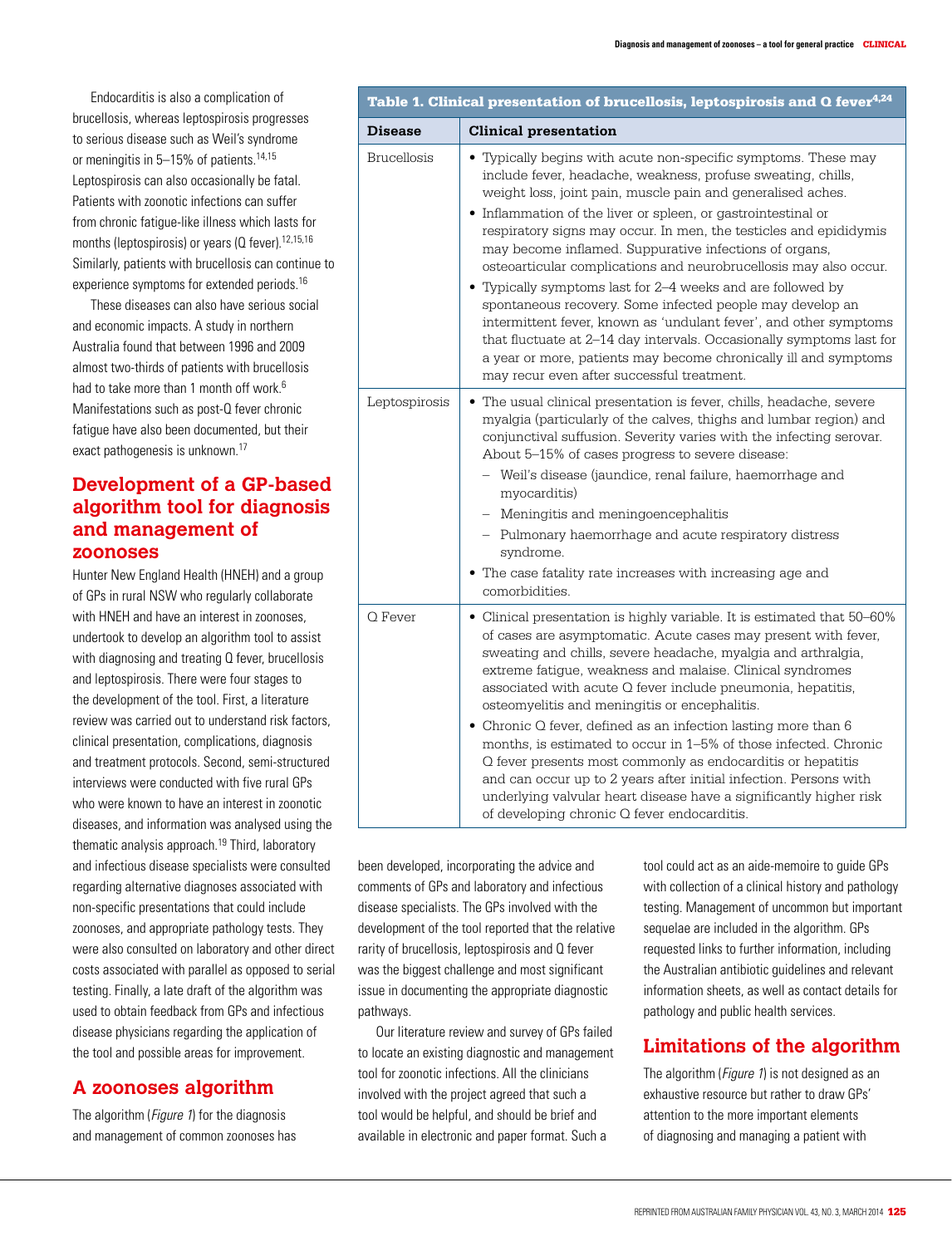**1. Clinical symptoms** including fever ≥38°C on more than one occasion (often protracted). Other symptoms may include headache, chills, myalgia, fatigue, pneumonia (eg. dry cough, shortness of breath), jaundice and often the patient feels very unwell.

Suspect zoonotic infection if the patient has:

#### AND

- **2. Risk factors** including non-household contact with farm animals, or wildlife eg.
- Employment in agriculture, meat processing, dairy or veterinary industries
- Non-work-related contact with animals, particularly cattle, sheep, pigs, dogs and rodents
- • Exposure to animal tissues or animal products eg. birth fluids
- Involvement in feral pig hunting, carcass processing, transporting or inspection for export.
- Tick bites.
- AND

#### **3. Clinical presentation and initial**

**investigations** where other causes of fever are excluded such as influenza, UTI or cellulitis (eg. FBC, EUC, LFTs, blood cultures, CRP, urinalysis, and if appropriate, CXR and nose/throat swab for influenza PCR).

Commence doxycycline (100 mg po bd) as empirical treatment immediately, before test results are available.(alternatives such as cotrimoxazole are available<sup>22</sup>).

Request tests for three diseases in parallel. 5 ml clotted blood is needed for **each** antibody (serology) test required, plus an additional 5 ml for the PCR test.

#### **Q fever:**

• Request Coxiella burnetii PCR testing (additional 5 ml EDTA blood needed for the C. burnetii PCR assay)

## AND

C. burnetii serology.

## **Brucellosis (specifically for people who have had contact with feral pigs)**

- IgM and IgG to *Brucella* species on initial serum sample
- Send another serum sample 5–7 days later and ask for serological testing for Brucella spp. in parallel with earlier sample.

#### **Leptospirosis**

- IgM and IgG to Leptospira species on initial serum sample
- Send another serum sample 5–7 days later and ask for serological testing for Leptospira species in parallel with earlier sample.

If Q fever, brucellosis or leptospirosis is confirmed treat according to Therapeutic Guidelines: Antibiotic<sup>22</sup> Consult infectious diseases (ID) physician in all suspected or confirmed cases where diagnosis and treatment are complicated. Consult pathology for advice on interpreting serology. Brucellosis treatment includes 6 weeks rifampicin.

If not Q fever, brucellosis or leptospirosis consult an ID physician for further advice

Figure 1. Algorithm for diagnosis and management of zoonotic infections (brucellosis, Q fever, leptospirosis) UTI = urinary tract infection; FBC = full blood count; LFTs = liver function tests; CRP = C-reative protein; CXR = chest X-ray; EUC = electrolytes, urea, creatinine; PCR = polymerase chain reaction

brucellosis, leptospirosis or Q fever. It is essential to appreciate that many medical conditions may present with signs and symptoms that could mimic zoonoses and particularly in urban settings other causes should be excluded. However, where a zoonotic infection is suspected, treatment should be started as soon as possible without waiting for the seroconversion to confirm diagnosis, as this may take several weeks.<sup>20,21</sup> In the case of Q fever, for example, administration of doxycycline soon after the appearance of symptoms can reduce the length of illness and likelihood of complications.20

There is also individual variability in the presentation of a zoonotic illness, as there is with the time to seroconversion, appropriate treatment protocols and complications. In the case of Q fever, for example, children and pregnant women require specific treatment regimens.<sup>22</sup> Cotrimoxazole can be used in children aged 8 years or under, and in pregnant women up until birth to prevent fetal and maternal complications, even if they have recovered from Q fever.<sup>22</sup> GPs may see larger numbers of presentations in these groups, given relative increases in the proportion of women, and of non-occupational exposures among Q fever cases.<sup>8,9</sup>

Finally, it was not possible in a single algorithm to capture all zoonotic infections. Brucellosis, leptospirosis and Q fever were chosen as they are the most common in Australia, but other infectious diseases, such as those caused by rickettsiae, should be considered when testing results for brucellosis, leptospirosis and Q fever prove negative.

Prevention of zoonotic infections is also important and GPs can encourage vaccination against Q fever of patients with regular occupational or non-occupational exposure to C. burnetii. Precise recommendations are provided in the Australian Immunisation Handbook.23 GPs are urged to consult infectious disease specialists and medical microbiologists for further guidance on the prevention, diagnosis and management of zoonotic infections.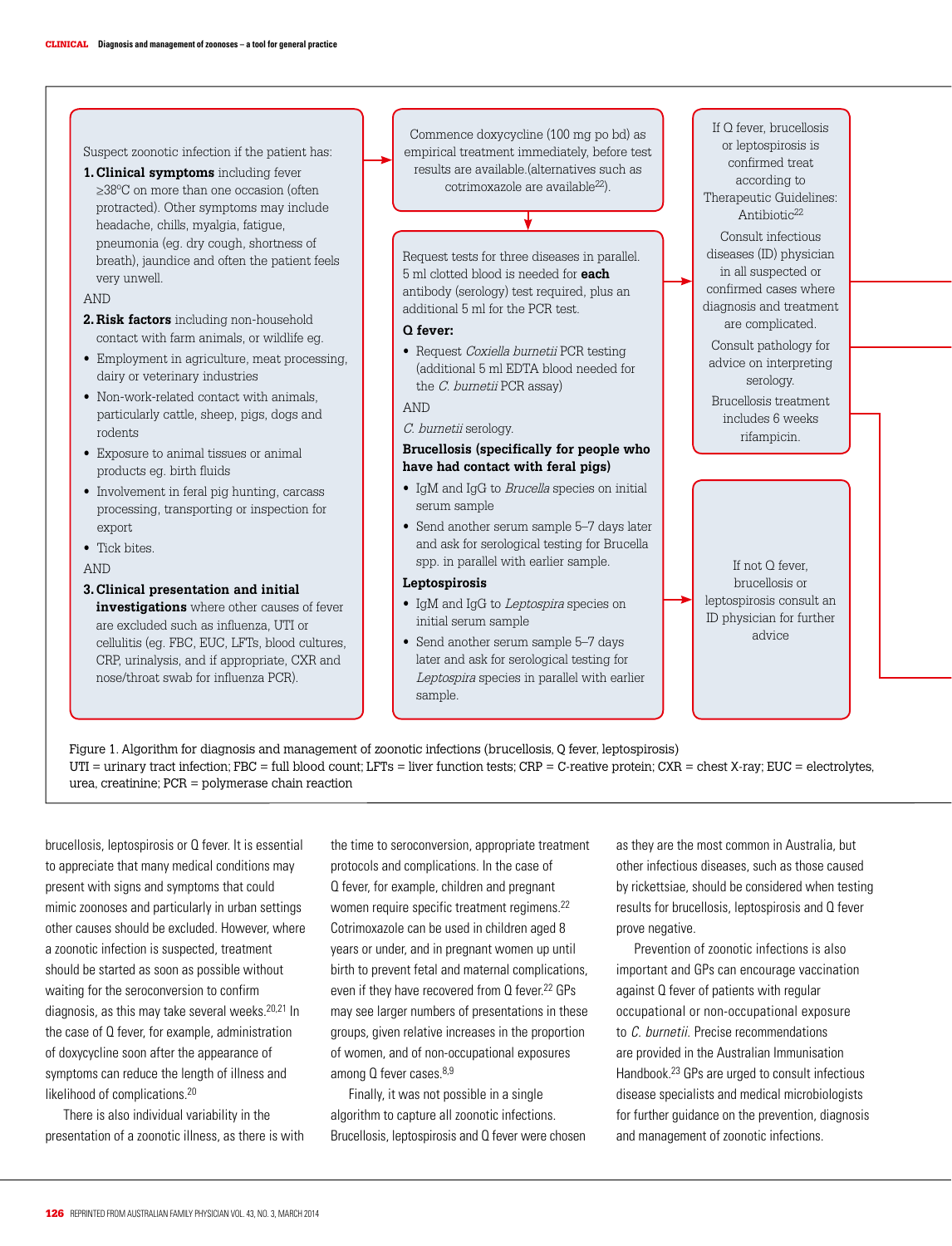

# **Conclusion**

Zoonotic infections, such as brucellosis, leptospirosis and Q fever, can cause significant morbidity and in some cases death. This article provides a tool to assist GPs with timely and effective diagnosis and management of zoonotic illnesses, when used alongside relevant guidelines and with advice from infectious disease and laboratory specialists.

# **Case study**

A man from northwest NSW, aged 45 years, presented to his GP with fever, chills, muscle pain and night sweats. Questioning revealed that the patient regularly engaged in feral

pig hunting at most weekends. Cuts and abrasions were commonly experienced during hunting. He remembered having a particularly bad cut with a contaminated knife 4 months before his current visit to the GP. Symptoms began 6 weeks after this injury. The patient was treated with doxycycline 100 mg bd while serology testing was undertaken.

Following confirmation of brucellosis, doxycycline treatment would need to be continued for a total of 6 weeks. Intravenous gentamicin, 4–6 mg/kg, would also need to be administered for 7 days and plasma concentrations monitored while adjusting the dose accordingly. However, as the

patient had not been admitted to hospital and lived a long way from care, the GP chose to prescribe oral rifampicin as an alternative to intravenous gentamicin in addition to doxycycline. The GP was concerned that the patient would elect not to pay for the prescribed course of rifampicin (600 mg daily for 6 weeks) as 'he doesn't earn much money'. Brucellosis treatment costs approximately \$150 and is not subsidised by the Pharmaceutical Benefits Scheme. The local health service agreed to cover this cost, although the patient still had to make a co-payment.

A year later the same patient presented with fevers and sweats. He had continued to hunt feral pigs. Further serological testing revealed a Brucella species antibody titre of 1:320. A new 6-week course of doxycycline and rifampicin was commenced and the patient's condition improved.

# **Authors**

Praveena Gunaratnam BA (Hons), MSc Public Health, NSW Public Health Officer Training Program and School of Public Health and Community Medicine, University of New South Wales, Sydney, NSW. pguna@doh.health.nsw. gov.au

Peter D Massey DrPH, GCPH, RN, Program Manager Health Protection, Clinical Nurse Consultant, Hunter New England Population Health, NSW

Keith Eastwood DrPH, MAppEpi, Department of Epidemiology Hunter New England Population Health, NSW

David Durrhein MBChB, DTM&H, MPH&TM, DCH, DrPH, FAFPHM, Service Director (Health Protection), Hunter New England Population Health, and Conjoint Professor, Hunter Medical Research Institute, NSW

Stephen Graves BSc (Hons) MBBS, PhD, FASM, FACTM, FRCPA, Professor (conjoint), Faculty of Health, University of Newcastle; Director of Microbiology, Pathology North – Hunter, NSW Health Pathology; and Medical Director, Australian Rickettsial Reference Laboratory Foundation, NSW

Diana Coote MBBS, FACRRM, General Practitioner, Warialda Medical Centre, NSW

Louise Fisher BA (Hons), MBBS, FRACGP, General Practitioner, Bingara Medical Centre, NSW

Competing interests: None.

Ethics approval: Ethics approval was granted by the Hunter New England Local Health District Human Research Ethics Committee (Reference number 13/03/20/5.06).